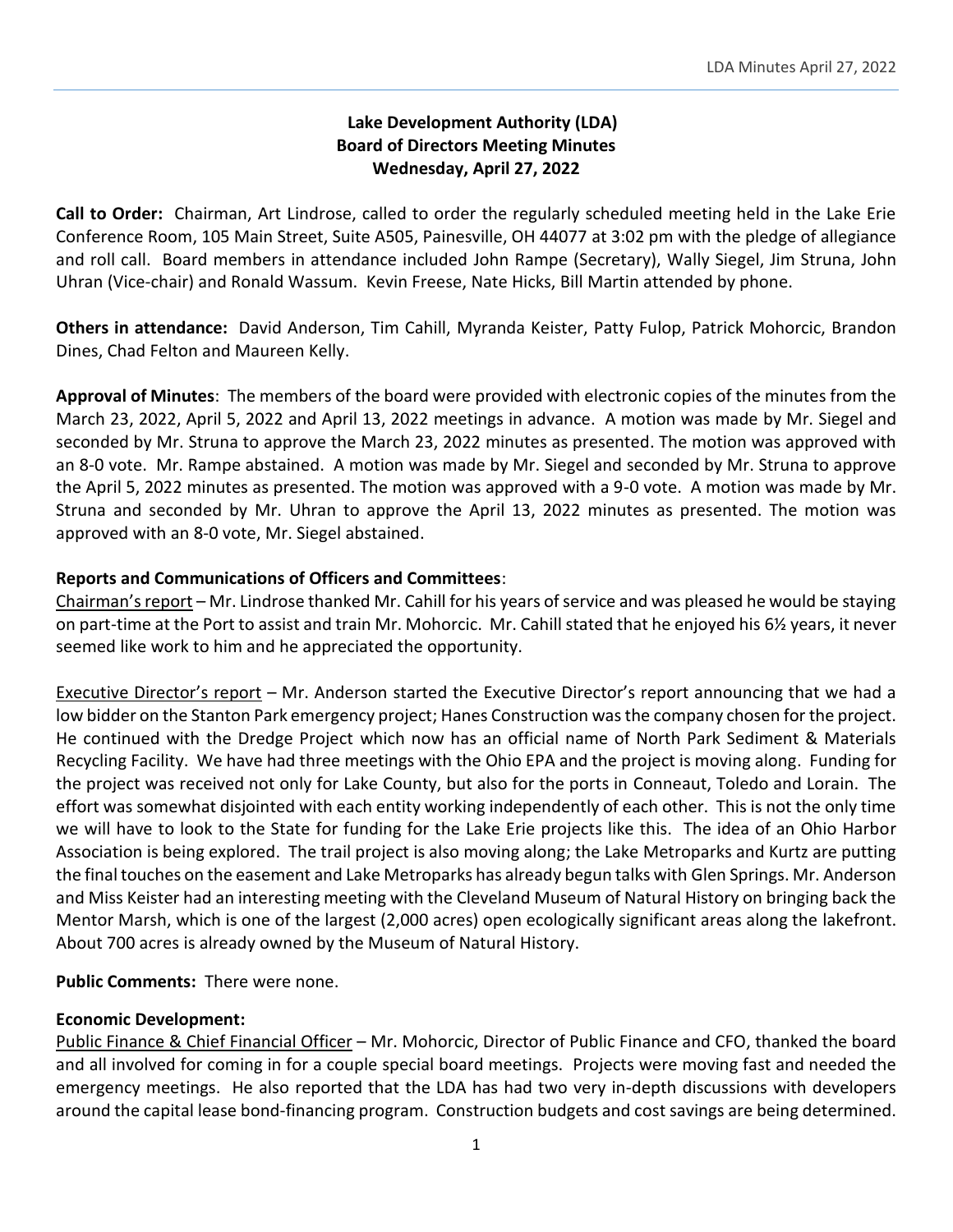Our loan committee approved a \$ 25,000.00 CROP loan to West Orchards, LLC. There is more available with \$25K eligible to each applicant. Since local banks are able to meet most of the needs in a revolving line of credit, this CROP loan program is not fully utilized. LDA is working on a lease-purchase agreement with the City of Painesville and Marine Manufacturing Group (MMG) for the 600 Bank Street property. The goal of the project is to get the property back into service and they have been looking with the fire inspector at what it would take to get an occupancy permit. The building will need funds put into it, so we are looking at a proposal that expenditures by MMG can be put back into the lease payments. Director Anderson spoke about the dredge facility. Mr. Mohorcic added that we are working on finalizing documents and paperwork with Ohio EPA and are hopeful that some of the administration fees and costs can be recovered. There is a deal in the works through PACE Equity for the Chase Bank building. This will need to expand the ESID (Energy Special Improvement District) to include a 4<sup>th</sup> community, the City of Painesville. They have applied for Brownfield monies, but we have not heard back yet. The LDA met with our airport partners to discuss capital projects over the next 5 years. We are looking to identify the flow of funding for these projects. Mr. Mohorcic reviewed his resolutions on the agenda today.

Lake County Executive Airport – Mrs. Fulop, Airport Manager, reported that we submitted two grant applications to FAA for the design projects we have discussed earlier. We will need architecture & engineering services to proceed with a terminal building study to apply for a grant for the Bipartisan Infrastructure Bill. MIBEC started construction excavation today on their new hangar. We received the grant paperwork from ODOT for the Pole removal grant at Hodgson & Lost Nation Roads. There is a resolution on the agenda to apply for a direct general aviation grant from the ODOT FY2023 grant program, due May 1, 2022, to remove additional identified tree obstructions at the Lake County Executive Airport. As Patrick mentioned, we had a work session with our partners in the airport to bring to their attention projects that the FAA are willing to fund in the upcoming years and what financial responsibilities the sponsors will have. We will follow up in the next few weeks. Earlier this board approved a capital equipment purchase for the airport. The intention was to purchase a 5-year old pick-up truck with a plow. I took the Classic mechanic, Scott Toman that works on our equipment for a pre-buy inspection of the pick-up and he was not in favor of purchasing that truck with a knock in the engine and a rusty under carriage. So, we continued on our search and with the assistance of Mike Toman of Classic Jet Center, we were able to purchase a 2022 GMC through Classic Auto group that will satisfy our needs.

Coastal Development – Miss Keister. Director of Planning and Development reported that we hosted a meeting with Senator Portman, hoping to get support for our RAISE grant application submitted in March for coastal development projects. Information was collected from the City of Mentor, the Yacht Club and the Army Corps for the Mentor Harbor Channel project for the dogleg. We should know more mid-June. We are still looking for funds for the failing 90-year old channel walls. She submitted a pre-proposal to the National Fish & Wildlife Foundation for their coastal resilience funds and is looking to apply for the PROTECTS grant once it is available. She thanked the board for being so welcoming during her onboarding. Mr. Siegel took her on a tour of Perry to help her get acclimated. It is a great team to work with. Tim Cahill commented that she has been absorbing like a sponge. Mr. Lindrose asked if anyone knew what it would cost to repair the channel walls. Miranda commented that Mr. Stevenson estimated about \$7.5 million. Patrick added that the total project would reach up to \$22 million. It is a lot of money and they are looking at the Great Lakes Director, the State, the County Bed tax and any other funding sources they can layer. The benefits extend beyond the public marina to the Lagoons. The Mentor Marsh gets its water through the harbor, it is getting clean water, and additional species and wildlife are emerging. Mr. Mohorcic stated that LDA is into our  $11<sup>th</sup>$  year of a 100-year lease on the wall.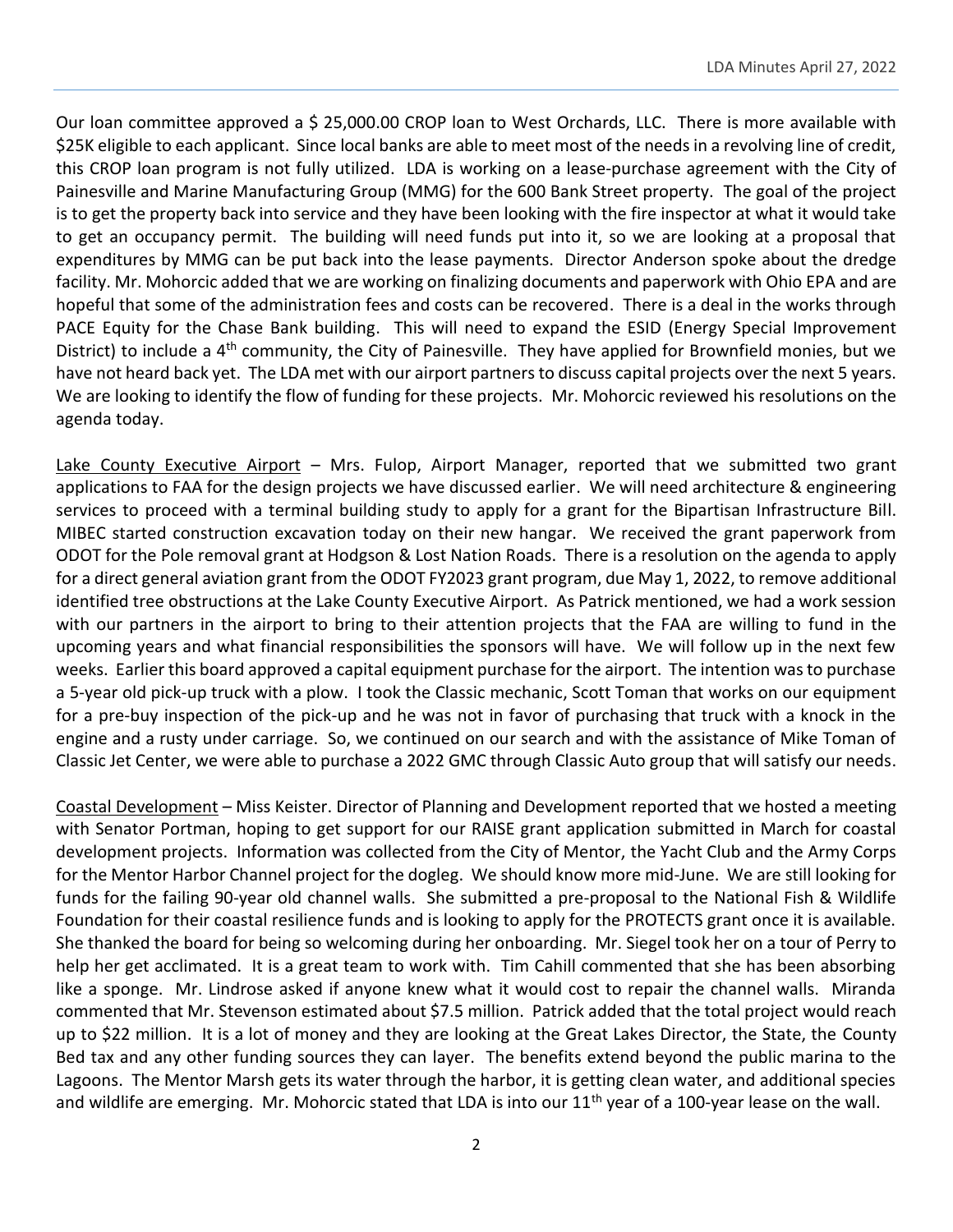### **Other Economic Development Business:**

Mr. Rampe spoke of the opening of the Hispanic Center in a week. Mr. Siegel also informed the board that the Crandall Building in North Perry was sold to a company that deals in cranes and skid steers.

#### **Resolutions and Motions:**

- **a. 2022-14**: Resolution of the Board of Directors of the Lake Development Authority (LDA) Authorizing the Executive Director to Execute and Deliver a Grant Application to the Ohio Department of Transportation, (ODOT), Office of Aviation as part of the FY2023 Ohio Airport Grant Program. A motion was made by Mr. Siegel and seconded by Mr. Struna to approve resolution 2022-14 as presented. The resolution was approved with a 9-0 vote.
- **b. 2022-15:** Resolution of the Board of Directors of the Lake Development Authority (LDA) Authorizing the Executive Director to Execute and Deliver an Amended Legal Services Agreement with Brandon Dynes and TDD for General Counsel Services. A motion was made by Mr. Siegel and seconded by Mr. Struna to approve resolution 2022-15 as presented. The resolution was approved with a 9-0 vote.
- **c. 2022-16:** Resolution of the Board of Directors of the Lake Development Authority (LDA) Authorizing the Executive Director to Execute and Deliver a Contract with CT Consultants for Professional Engineering Services in Connection with the Bill Stanton Community Park Lakeshore Emergency Project in Madison Township. A motion was made by Mr. Siegel and seconded by Mr. Struna to approve resolution 2022-16 as presented. The resolution was approved with a 9-0 vote.
- **d. 2022-17:** Resolution of the Board of Directors of the Lake Development Authority (LDA) Authorizing the Executive Director to Execute and Deliver a Grant Agreement and Receive Funds from the Ohio Environmental Protection Agency (OEPA) for the construction of a Port Authority Facility to receive, store, and process Dredged Sediment Material from the Grand River in Lake County, Ohio. A motion was made by Mr. Siegel and seconded by Mr. Struna to approve resolution 2022-17 as presented. The resolution was approved with a 9-0 vote.
- **e. 2022-18**: Resolution of the Board of Directors of the Lake Development Authority (LDA) Authorizing the Executive Director to Negotiate, Award, and Execute a Construction Agreement for the Stanton Park Emergency Repair Project. A motion was made by Mr. Siegel and seconded by Mr. Struna to approve resolution 2022-18 as presented. The resolution was approved with a 9-0 vote.
- **f. 2022-19**: Resolution Authorizing the Execution and Delivery of Certain Amendment, Assignment and Assumption of Construction Contracts and an Amendment to a General Construction Contract with respect to Development of Real and Personal Property Located in the City of Mentor, Ohio by the Lake Development Authority and Leased to Omni SLF Mentor, LLC, Comprising a "Port Authority Facility" Within the Meaning of Section 4582.21, Ohio Revised Code; and Approving Related Matters, as Necessary or Appropriate, in Connection Therewith. A motion was made by Mr. Siegel and seconded by Mr. Struna to approve resolution 2022-19 as presented. The resolution was approved with a 9-0 vote.
- **g. 2022-20:** Resolution of the Board of Directors of the Lake Development Authority (LDA) Expressing the appreciation of the Board of Directors of the Lake Development Authority to Timothy Cahill for his service as Director of Public Finance, Controller and Chief Financial Officer of the Lake Development Authority. The resolution was approved with a 9-0 vote. Mr. Lindrose read the resolution aloud.